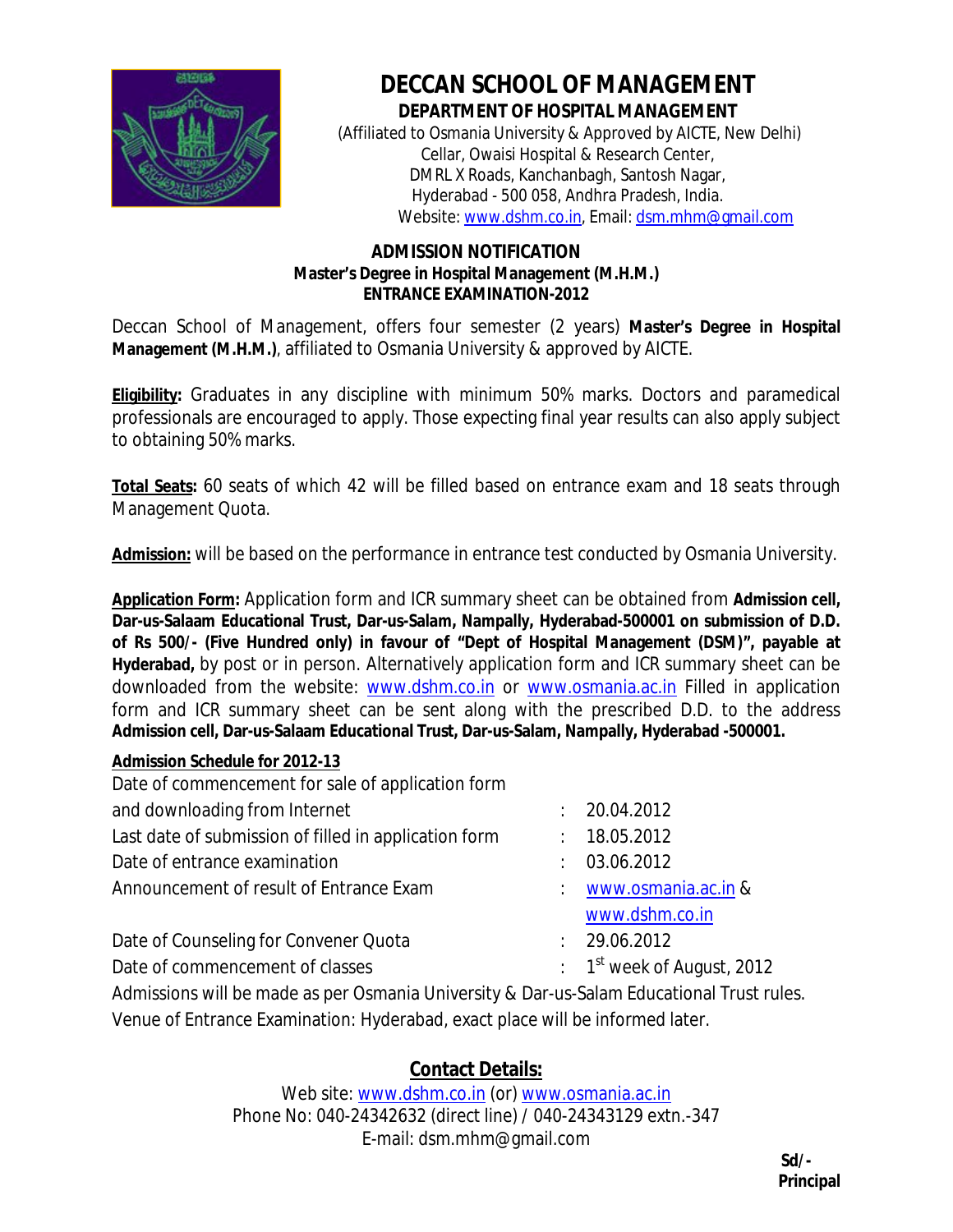Registration No. (for office use)



## **OSMANIA UNIVERSITY** HYDERABAD - 500 007

# Application for Entrance Test & Admissions into Master's Degree in<br>Hospital Management (MDHM) for the Academic year 2012 - 2013

(Offered by Appollo Institute of Hospital Administration and Deccan School of Management)

|                                                                                                                                            |    |  |                               |      |                                              |                                                               | Application cost including registration fee : Rs.500/- (Rs.300/- for SC/ST/PH candidates) |               |                              |                  |                         |                                                 |                                                           |
|--------------------------------------------------------------------------------------------------------------------------------------------|----|--|-------------------------------|------|----------------------------------------------|---------------------------------------------------------------|-------------------------------------------------------------------------------------------|---------------|------------------------------|------------------|-------------------------|-------------------------------------------------|-----------------------------------------------------------|
| Particulars of the Fee paid:<br>(Please write your name on the<br><b>Branch</b><br>backside of the Demand Draft)<br>DD. No: Date:  Amount: |    |  |                               |      |                                              |                                                               | Affix recent<br>passport size<br>Photograph &<br>sign across it<br>(Do not pin / stapple) |               |                              |                  |                         |                                                 |                                                           |
| 1.                                                                                                                                         |    |  | Name of the Candidate         |      |                                              | (in capital letters as entered in the qualifying examination) |                                                                                           |               |                              |                  |                         |                                                 |                                                           |
| 2.                                                                                                                                         |    |  | Name of the Father/ Mother    |      |                                              |                                                               |                                                                                           |               |                              |                  |                         |                                                 |                                                           |
| 3.                                                                                                                                         |    |  | Sex (put a $\checkmark$ mark) | Male |                                              | Female                                                        |                                                                                           |               |                              | 4. Date of Birth | D D                     | M M                                             | Y Y Y Y<br>(Attach xerox copy of 10 th Calss Certificate) |
| 5.                                                                                                                                         |    |  |                               |      | Residential status (put a $\checkmark$ mark) | <b>ILocal</b>                                                 |                                                                                           |               | Non-Local                    |                  |                         | Other than A.P.                                 |                                                           |
|                                                                                                                                            |    |  |                               |      |                                              | 6. (A) Reservation Category (put a $\checkmark$ mark)         |                                                                                           |               |                              |                  |                         | 6.(B) Minority status (Put a $\checkmark$ mark) |                                                           |
| SC                                                                                                                                         | ST |  | BC-A BC-B                     | BC-C | BC-D                                         | BC-E                                                          | <b>Others</b>                                                                             | <b>Muslim</b> |                              | Christian I      | Sikh                    | <b>Zorastrian</b>                               | Linguistic                                                |
| 7.                                                                                                                                         |    |  | passed (put a √mark)          |      |                                              | Name of the qualifying examination M.B.B.S.                   | B.Com.                                                                                    |               | <b>B.D.S.</b><br><b>B.A.</b> |                  | <b>B.P.T.</b><br>Others |                                                 | B.Sc.                                                     |
| 8.                                                                                                                                         |    |  |                               |      |                                              |                                                               | Aggregate Percentage of Marks secured in the qualifying examination.                      |               |                              |                  |                         |                                                 |                                                           |
| 9.                                                                                                                                         |    |  | Address for Communication:    |      |                                              |                                                               |                                                                                           |               |                              |                  |                         |                                                 |                                                           |
|                                                                                                                                            |    |  |                               |      |                                              |                                                               |                                                                                           |               |                              |                  |                         |                                                 | Pin Code Phone/Mobile No.                                 |

 $\sim$   $\sim$